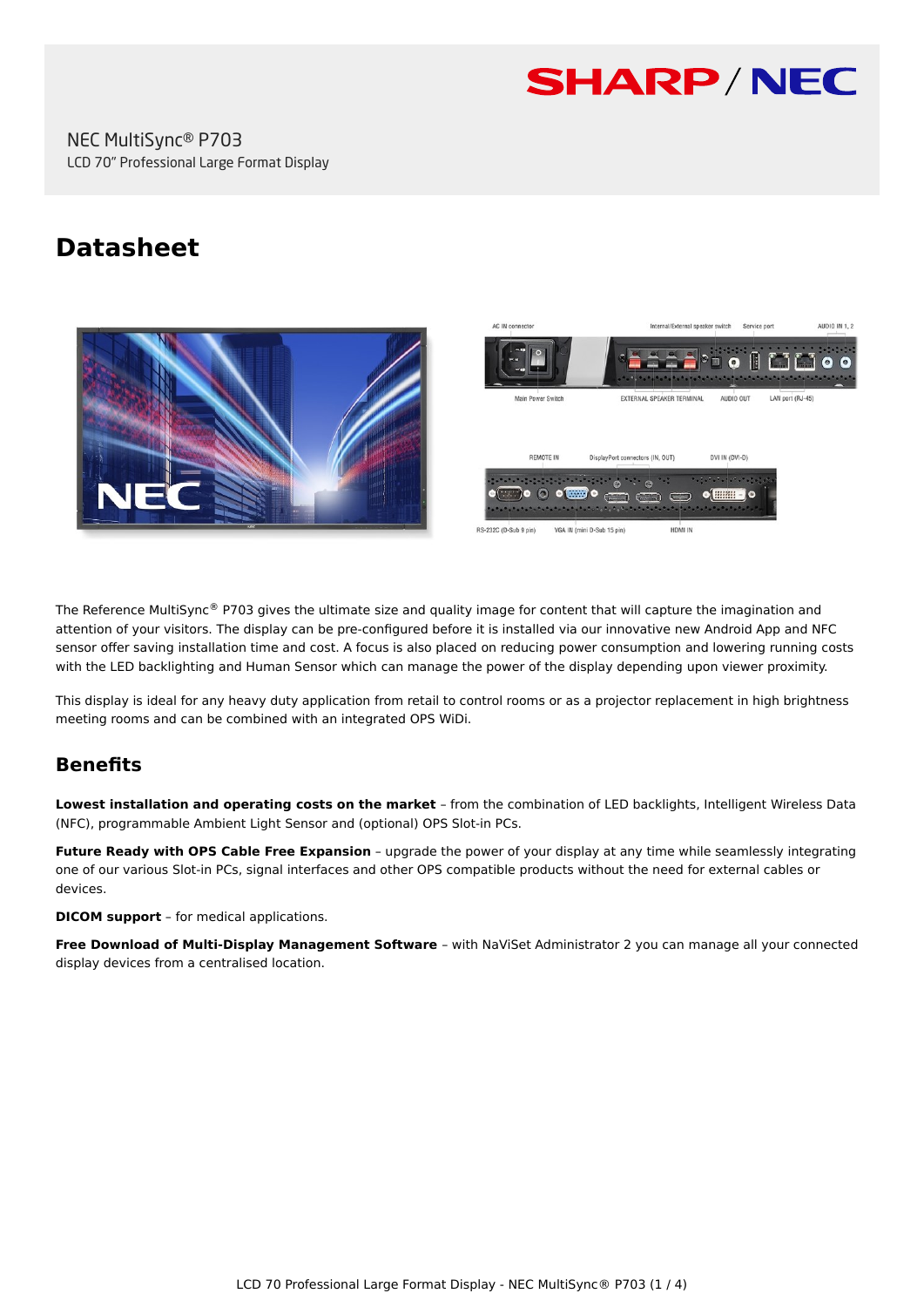# **Product Information**

| <b>Product Name</b> | NEC MultiSync® P703                       |
|---------------------|-------------------------------------------|
| Product Group       | LCD 70" Professional Large Format Display |
| Order Code          | 60003480                                  |

# **Display**

| Panel Technology                   | UV <sup>2</sup> A with Edge LED backlight                   |
|------------------------------------|-------------------------------------------------------------|
| Active Screen Area (W x H)<br>[mm] | 1.538.88 x 865.62                                           |
| Screen Size [inch/cm]              | 70/178                                                      |
| Brightness [cd/m <sup>2</sup> ]    | 700, 420 Eco (shipment setting)                             |
| Contrast Ratio (typ.)              | 5000:1                                                      |
| Viewing Angle [°]                  | 178 horizontal / 178 vertical (typ. at contrast ratio 10:1) |
| Response Time (typ.) [ms]          | 8 (grey-to-grey)                                            |
| Haze Level [%]                     | 5                                                           |
| Supported Orientation              | Face Down; Face Up $1$ ; Landscape; Portrait                |

### **Synchronisation Rate**

| Horizontal Frequency [kHz] | 31.5 - 91.1 (analog and digital) |
|----------------------------|----------------------------------|
| Vertical Frequency [Hz]    | $50 - 85$                        |

#### **Resolution**

| Native Resolution                           | 1920 x 1080 at 60 Hz                                    |                                                                    |                                                                  |                                                            |
|---------------------------------------------|---------------------------------------------------------|--------------------------------------------------------------------|------------------------------------------------------------------|------------------------------------------------------------|
| Supported on DisplayPort and<br><b>HDMI</b> | $1024 \times 768$ ;<br>1080i;<br>1080p;<br>1280 x 1024: | 1280 x 768;<br>1360 x 768;<br>$1600 \times 1200$ :<br>1920 x 1080: | 3840 x 2160 (24/30)<br>$Hz$ );<br>480p (60 Hz);<br>576p (50 Hz); | $640 \times 480$ :<br>720p (50/60 Hz);<br>$800 \times 600$ |
| Supported on HDMI only                      | 1360 x 768;<br>3840 x 2160 (25 Hz);                     | 4096 x 2160 (24 Hz);<br>480i (60 Hz);                              | 576i (50 Hz)                                                     |                                                            |

#### **Connectivity**

| Input Video Analogue  | $1 \times D$ -sub 15 pin                                                                                |  |
|-----------------------|---------------------------------------------------------------------------------------------------------|--|
| Input Video Digital   | $1 \times$ DisplayPort (with HDCP); $1 \times$ DVI-D (with HDCP); $1 \times$ HDMI (with HDCP)           |  |
| Input Audio Analogue  | $2 \times 3.5$ mm jack                                                                                  |  |
| Input Audio Digital   | 1 x HDMI; DisplayPort                                                                                   |  |
| Input Control         | LAN 100Mbit; remote control wire (3,5mm jack); RS232                                                    |  |
| Output Video Digital  | 1 x DisplayPort out (loop through:DisplayPort, DVI-D, HDMI, Interface Extension Slot, OPS)              |  |
| Output Audio Analogue | 3,5mm jack                                                                                              |  |
| <b>Output Control</b> | LAN 100Mbit                                                                                             |  |
| Remote Control        | LAN with SNMP; Remote Control IR (internal/external (optional) sensor); RS-232C (9-pin D-<br>sub) Input |  |

# **Open Modular Intelligence**

| OPS Slot                | Slot Technology: Open pluggable specification (NEC / Intel OPS standard) |
|-------------------------|--------------------------------------------------------------------------|
| Inrush Current [A]      | max. 10                                                                  |
| Power Consumption [W]   | max. 61                                                                  |
| Voltage / Current [V/A] | 16/0                                                                     |

# **Interface Extension Slot**

|  | Slot Technology |  |  |  |
|--|-----------------|--|--|--|
|--|-----------------|--|--|--|

analogue and digital interface extension (NEC standard)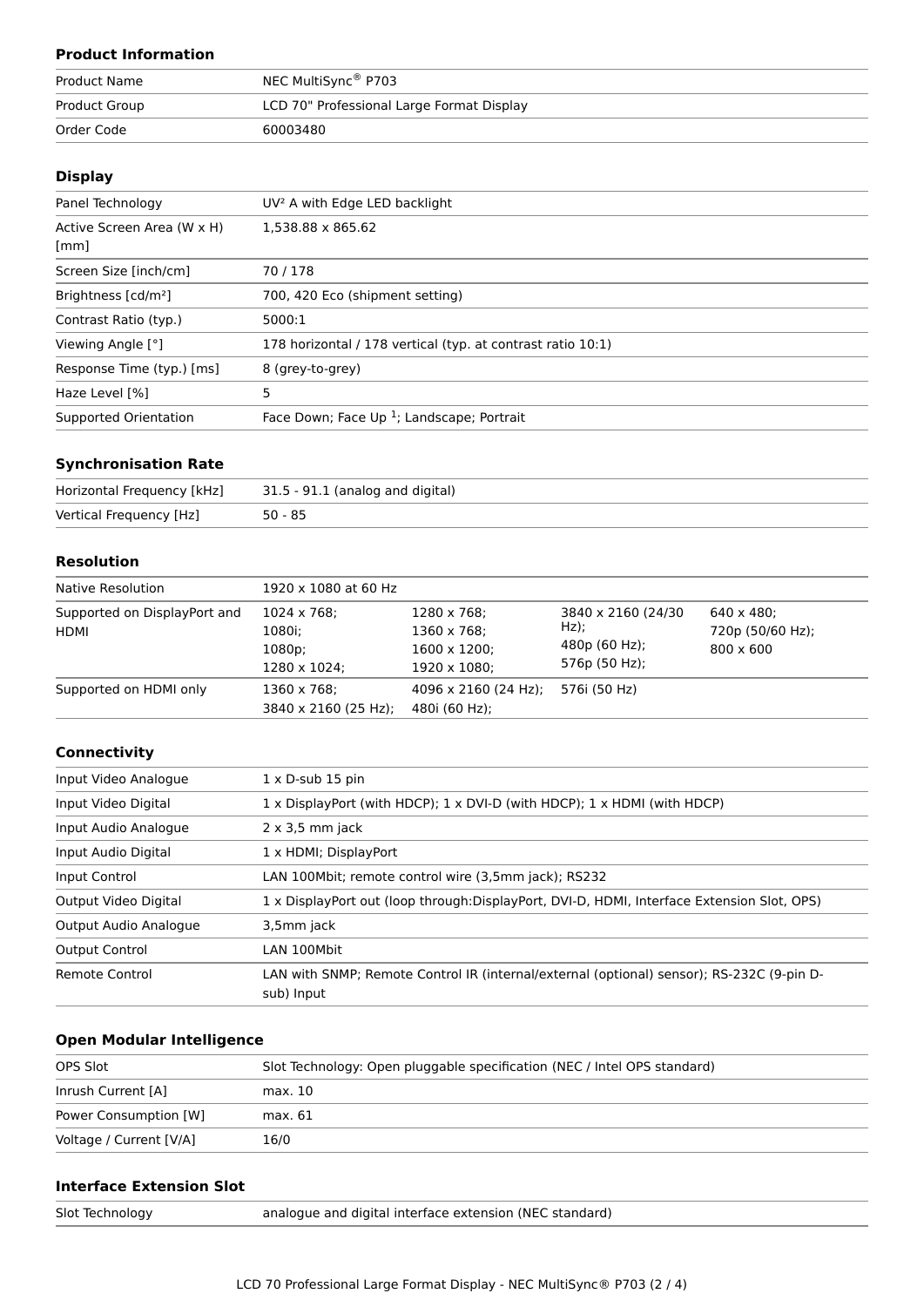#### **Sensors**

| Ambient Light Sensor | Integrated, triggered actions programmable                     |  |
|----------------------|----------------------------------------------------------------|--|
| Human Sensor         | Optional, external, 4-5m range, triggered actions programmable |  |
| Temperature Sensor   | Integrated, 3 sensors, triggered actions programmable          |  |
| NFC Sensor           | Integrated, 2cm range, free NEC Android App required           |  |

### **Electrical**

| Power Consumption Eco/max.<br>[W] | 150 Eco (shipment setting), 210 |
|-----------------------------------|---------------------------------|
| Power Savings Mode [W]            | $< 0.5$ (ECO Standby); $< 1$    |
| Power Management                  | <b>VESA DPMS</b>                |

# **Environmental Conditions**

| Operating Temperature [°C]    | $+0$ to $+40$ |
|-------------------------------|---------------|
| <b>Operating Humidity [%]</b> | 20 to 80      |

#### **Mechanical**

| Dimensions (W $\times$ H $\times$ D) [mm] | Without stand: 1,587 x 919.6 x 86.9      |
|-------------------------------------------|------------------------------------------|
| Weight [kg]                               | Without stand: 47                        |
| Bezel Width [mm]                          | 23 (left and right); 23 (top and bottom) |
| VESA Mounting [mm]                        | 4 holes; 400 x 400 (FDMI); M8            |
| Ingress Protection                        | IP40 (front); IP20 (back)                |

# **Available Options**

| Accessories         | Feet (ST-801); Speaker (SP-TF1, SP-RM1, SP-70SM); Trolley (PDMHM-L); Wall mount (PDW T<br>XL) |
|---------------------|-----------------------------------------------------------------------------------------------|
| Interface Extension | SB3-AB1 analogue: Audio; Component; Composite; S-Video<br>SB3-AB2 analogue: Audio; RGBHV      |
| OPS Slot            | HD-SDI 1.5G; HD-SDI 1.5G, 3G; HDBaseT receiver; Intel® Atom, Celeron and Core CPUs            |

#### **Green Features**

| Energy Efficiency           | Ambient light sensor; Annual energy consumption: 212 kWh (based on 4 operating hours per<br>day); Carbon savings meter; ECOMode; Energy efficiency class: A; Human Sensor |
|-----------------------------|---------------------------------------------------------------------------------------------------------------------------------------------------------------------------|
| <b>Ecological Materials</b> | Manuals on CD; Optional feet                                                                                                                                              |

#### **Additional Features**

| <b>Special Characteristics</b> | Auto ID assignment; Auto tiling function; Automatic Alarm E-Mails; DICOM Simulation; HTTP                                                                                 |
|--------------------------------|---------------------------------------------------------------------------------------------------------------------------------------------------------------------------|
|                                | Server; Image flip; NaViSet Administrator 2; Point Zoom Function; Programmable 10-bit LUT<br>with 3 memory banks; Sticky Note Function in OSD; User readable log function |
| <b>Colour Versions</b>         | Black Front Bezel, Black Back Cabinet                                                                                                                                     |
| Safety and Ergonomics          | C-tick; CE; FCC Class B; PSB; RoHS; TÜV GS; UL/C-UL or CSA; VCCI                                                                                                          |
| Audio                          | Integrated Speakers (10 W + 10 W); Optional Speakers (15 W + 15 W); Optional Speakers<br>$(40 W + 40 W)$                                                                  |
| <b>Shipping Content</b>        | CD-ROM (User Guides/Manuals); Display; DVI-D cable; Power Cable; Remote Control                                                                                           |
| Warranty                       | 3 years warranty incl. backlight; additional services available; optional 4. + 5. year warranty<br>extension <sup>2</sup>                                                 |
| <b>Operating Hours</b>         | 24/7                                                                                                                                                                      |

 $1$  adjusted usage conditions for face up/down installations, please refer to operational guidelines or contact our support

<sup>2</sup> please refer to terms and conditions of warranty extensions